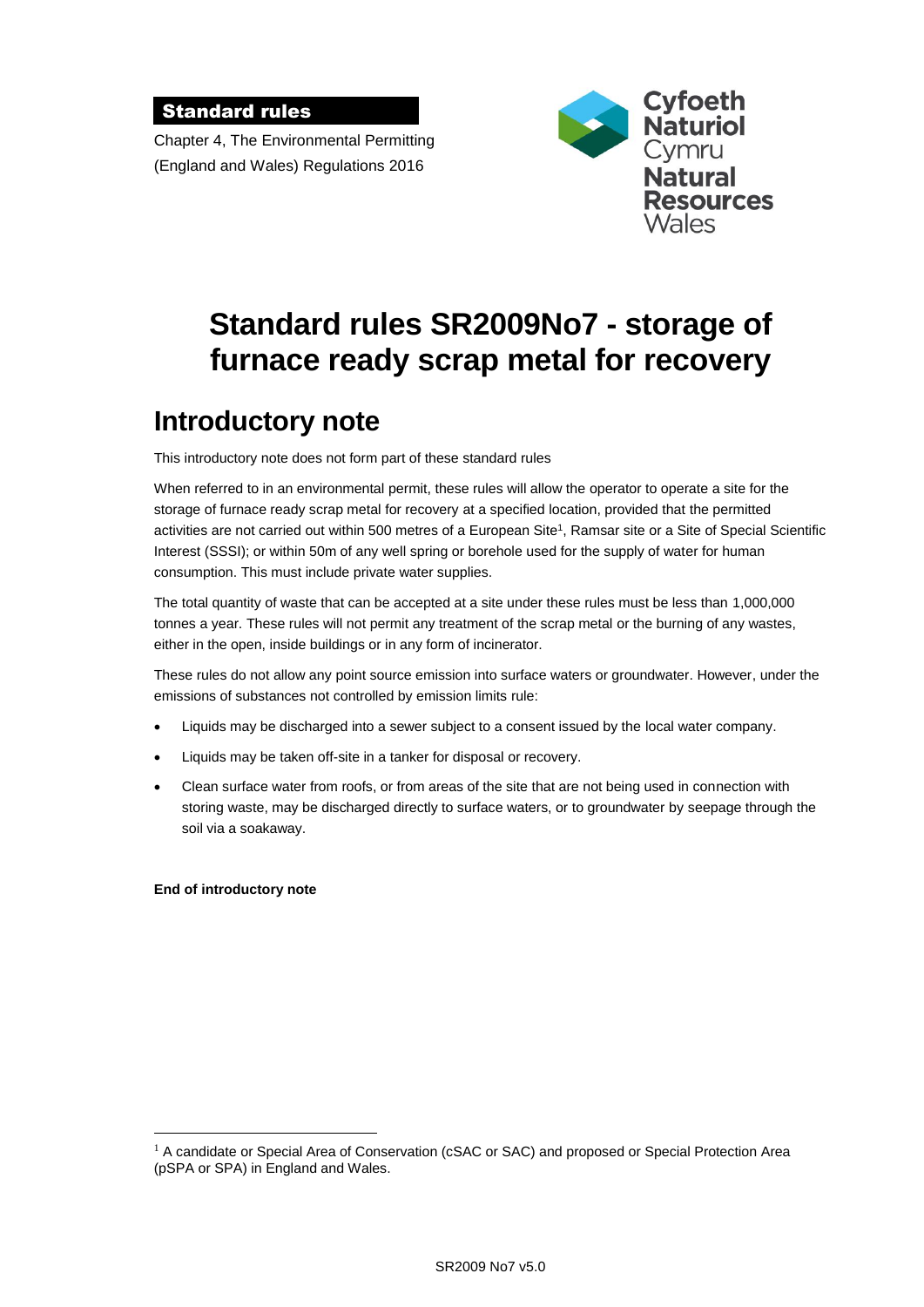# **Rules**

# **1 – Management**

### **1.1 General management**

- 1.1.1 The operator shall manage and operate the activities:
	- (a) in accordance with a written management system that identifies and minimises risks of pollution, including those arising from operations, maintenance, accidents, incidents, nonconformances, closure and those drawn to the attention of the operator as a result of complaints; and
	- (b) using sufficient competent persons and resources.
- 1.1.2 Records demonstrating compliance with rule 1.1.1 shall be maintained.
- 1.1.3 Any person having duties that are or may be affected by the matters set out in these standard rules shall have convenient access to a copy of them kept at or near the place where those duties are carried out.
- 1.1.4 The operator shall comply with the requirements of an approved competence scheme.

#### **1.2 Avoidance, recovery and disposal of wastes produced by the activities**

- 1.2.1 The operator shall take appropriate measures to ensure that:
	- (a) the waste hierarchy referred to in Article 4 of the Waste Framework Directive is applied to the generation of waste by the activities; and
	- (b) any waste generated by the activities is treated in accordance with the waste hierarchy referred to in Article 4 of the Waste Framework Directive; and
	- (c) where disposal is necessary, this is undertaken in a manner which minimises its impact on the environment.
- 1.2.2 The operator shall review and record at least every four years whether changes to those measures should be made and take any further appropriate measures identified by a review.

# **2 – Operations**

## **2.1 Permitted activities**

2.1.1 The operator is only authorised to carry out the activities specified in table 2.1 below ("the activities").

| Table 2.1 activities                                                                                                                                                 |                                                                         |
|----------------------------------------------------------------------------------------------------------------------------------------------------------------------|-------------------------------------------------------------------------|
| <b>Description of activities</b>                                                                                                                                     | <b>Limits of activities</b>                                             |
| R13: Storage of wastes pending any of the<br>operations numbered R1 to R12 (excluding<br>temporary storage, pending collection, on the site<br>where it is produced) | Wastes shall be stored for no longer than 3 years<br>prior to recovery. |

# **2.2 Waste acceptance**

2.2.1 Waste shall only be accepted if: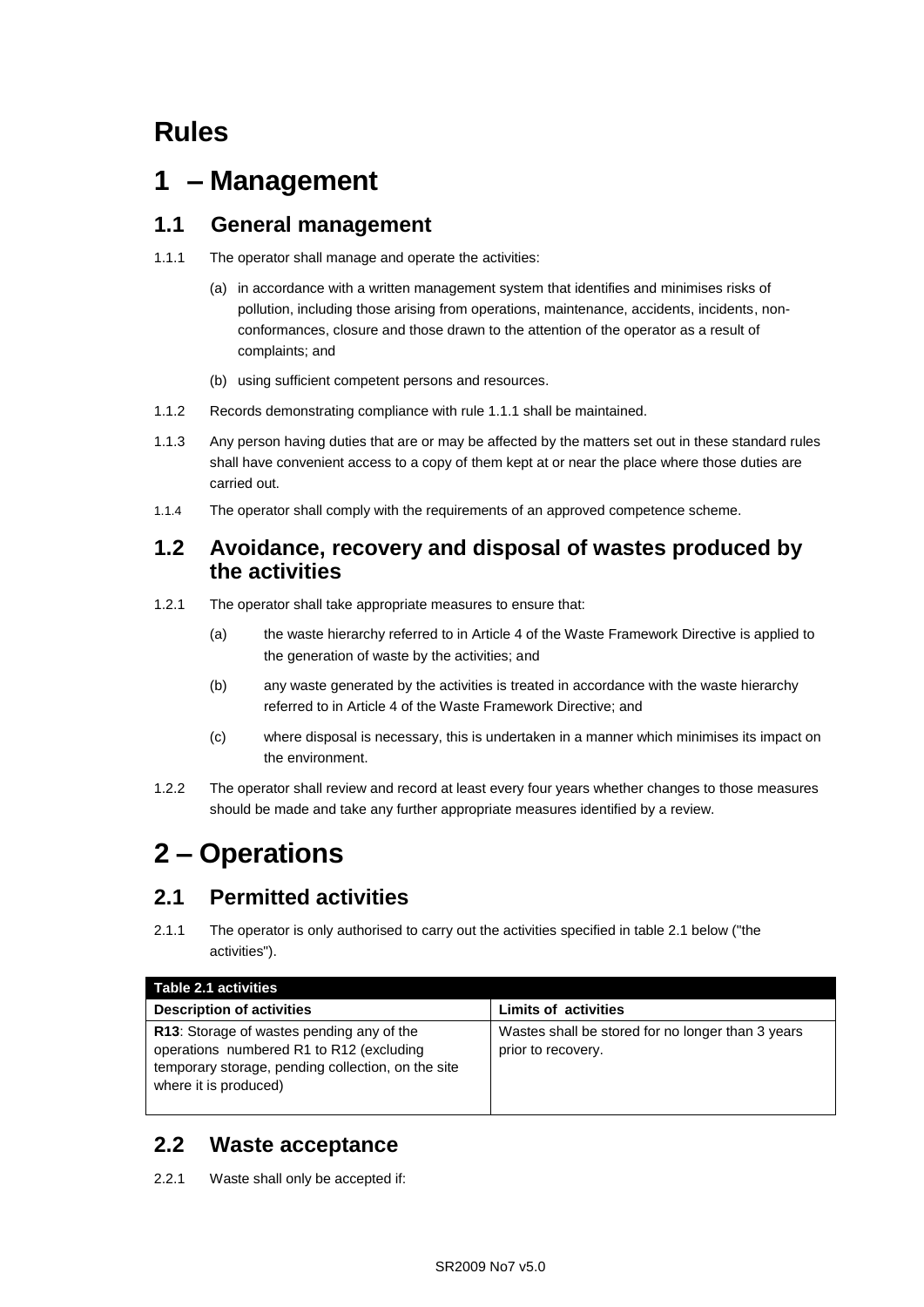- (a) it is of a type and quantity listed in table 2.2 below; and
- (b) it conforms to the description in the documentation supplied by the producer and holder.

|                                                                                              | Table 2.2. Waste types and quantities                                                                                                                                                                   |  |
|----------------------------------------------------------------------------------------------|---------------------------------------------------------------------------------------------------------------------------------------------------------------------------------------------------------|--|
| <b>Maximum Quantities</b>                                                                    |                                                                                                                                                                                                         |  |
| The total quantity of waste accepted at the site shall be less than 1,000,000 tonnes a year. |                                                                                                                                                                                                         |  |
| <b>Exclusions</b>                                                                            |                                                                                                                                                                                                         |  |
|                                                                                              | Wastes having any of the following characteristics shall not be accepted:                                                                                                                               |  |
|                                                                                              | Consisting solely or mainly of dusts, powders or loose fibres                                                                                                                                           |  |
|                                                                                              | Wastes that are in a form which is either sludge or liquid.                                                                                                                                             |  |
| <b>Waste Code Description</b>                                                                |                                                                                                                                                                                                         |  |
| 02                                                                                           | WASTES FROM AGRICULTURE, HORTICULTURE, AQUACULTURE, FORESTRY,<br>HUNTING AND FISHING, FOOD PREPARATION AND PROCESSING                                                                                   |  |
| 02 01                                                                                        | wastes from agriculture, horticulture, aquaculture, forestry, hunting and fishing                                                                                                                       |  |
| 02 01 10                                                                                     | waste metal                                                                                                                                                                                             |  |
| 12                                                                                           | WASTES FROM SHAPING AND PHYSICAL AND MECHANICAL SURFACE TREATMENT<br>OF METALS AND PLASTICS                                                                                                             |  |
| 12 01                                                                                        | wastes from shaping and physical and mechanical surface treatment of metals and<br>plastics                                                                                                             |  |
| 12 01 01                                                                                     | ferrous metal filings and turnings                                                                                                                                                                      |  |
| 12 01 02                                                                                     | ferrous metal dust and particles                                                                                                                                                                        |  |
| 12 01 03                                                                                     | non-ferrous metal filings and turnings                                                                                                                                                                  |  |
| 12 01 04                                                                                     | non-ferrous metal dust and particles                                                                                                                                                                    |  |
| 15                                                                                           | WASTE PACKAGING, ABSORBENTS, WIPING CLOTHS, FILTER MATERIALS AND<br>PROTECTIVE CLOTHING NOT OTHERWISE SPECIFIED                                                                                         |  |
| 15 01                                                                                        | packaging (including separately collected municipal packaging waste)                                                                                                                                    |  |
| 15 01 04                                                                                     | metallic packaging                                                                                                                                                                                      |  |
| 16                                                                                           | WASTES NOT OTHERWISE SPECIFIED IN THE LIST                                                                                                                                                              |  |
| 16 01                                                                                        | end-of-life vehicles from different means of transport [including off-road machinery] and<br>wastes from dismantling of end-of-life vehicles and vehicle maintenance (except 13,14,<br>16 06 and 16 08) |  |
| 16 01 17                                                                                     | ferrous metal                                                                                                                                                                                           |  |
| 16 01 18                                                                                     | non-ferrous metal                                                                                                                                                                                       |  |
| 16 01 22                                                                                     | components not otherwise specified (comprising only of depolluted metallic vehicle parts,<br>components and engines)                                                                                    |  |
| 16 02                                                                                        | discarded equipment and its components                                                                                                                                                                  |  |
| 16 02 14                                                                                     | discarded equipment other than those mentioned in 16 02 09 to 16 02 13 (ferrous and non-<br>ferrous metal waste only)                                                                                   |  |
| 16 02 16                                                                                     | components removed from discarded equipment other than those mentioned in 16 02 15<br>(ferrous and non-ferrous metal waste only)                                                                        |  |
| 17                                                                                           | CONSTRUCTION AND DEMOLITION WASTES (INCLUDING EXCAVATED SOIL FROM<br><b>CONTAMINATED SITES)</b>                                                                                                         |  |
| 1704                                                                                         | metals (including their alloys)                                                                                                                                                                         |  |
| 17 04 01                                                                                     | copper, bronze, brass                                                                                                                                                                                   |  |
| 17 04 02                                                                                     | aluminium                                                                                                                                                                                               |  |
| 17 04 03                                                                                     | lead                                                                                                                                                                                                    |  |
| 17 04 04                                                                                     | zinc                                                                                                                                                                                                    |  |
| 17 04 05                                                                                     | iron and steel                                                                                                                                                                                          |  |
| 17 04 06                                                                                     | tin                                                                                                                                                                                                     |  |
| 17 04 07                                                                                     | mixed metals                                                                                                                                                                                            |  |
| 17 04 11                                                                                     | cables other than those mentioned in 1704 10                                                                                                                                                            |  |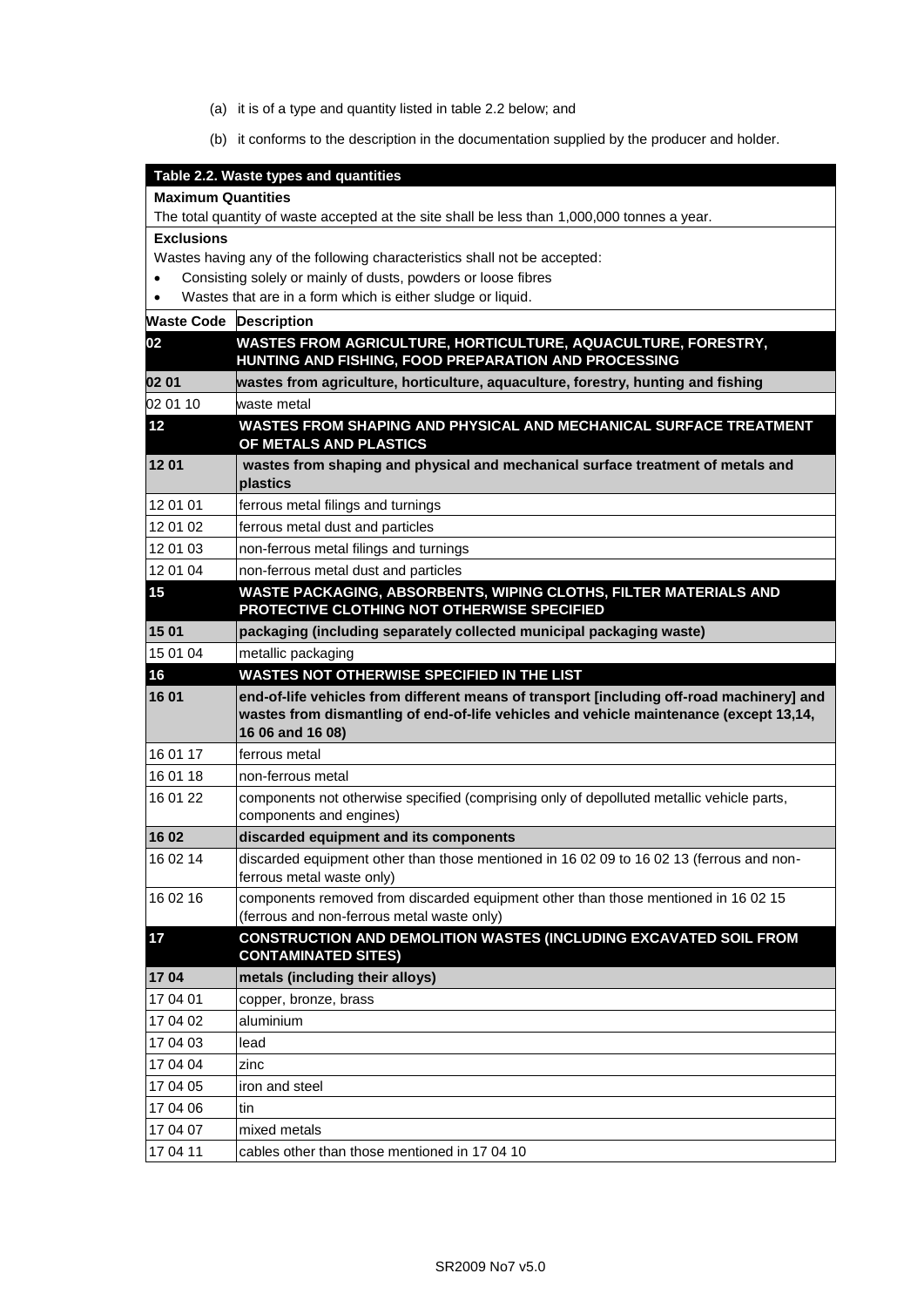| 19       | WASTES FROM WASTE MANAGEMENT FACILITIES, OFF-SITE WASTE WATER<br>TREATMENT PLANTS AND PREPARATION OF WATER INTENDED FOR HUMAN<br><b>CONSUMPTION/INDUSTRIAL USE</b> |
|----------|--------------------------------------------------------------------------------------------------------------------------------------------------------------------|
| 1901     | wastes from incineration or pyrolysis of waste                                                                                                                     |
| 19 01 02 | ferrous materials removed from bottom ash                                                                                                                          |
| 19 10    | wastes from shredding of metal-containing wastes                                                                                                                   |
| 19 10 01 | iron and steel waste                                                                                                                                               |
| 19 10 02 | non-ferrous waste                                                                                                                                                  |
| 19 12    | wastes from the mechanical treatment of waste (for example sorting, crushing,<br>compacting, pelletising) not otherwise specified                                  |
| 19 12 02 | ferrous metal                                                                                                                                                      |
| 19 12 03 | non-ferrous metal                                                                                                                                                  |
| 20       | MUNICIPAL WASTES (HOUSEHOLD WASTE AND SIMILAR COMMERCIAL,<br>INDUSTRIAL AND INSTITUTIONAL WASTES) INCLUDING SEPARATELY COLLECTED<br><b>FRACTIONS</b>               |
| 20 01    | separately collected fractions (except 15 01)                                                                                                                      |
| 20 01 40 | metals                                                                                                                                                             |

# **2.3 Operating techniques**

2.3.1 The activities shall be operated using the techniques and in the manner described in Table 2.3 below.

#### **Table 2.3 Operating techniques**

1. Uncontaminated furnace ready scrap metal waste shall be stored on hard standing or an impermeable surface. All other furnace ready scrap metal waste shall be stored on an impermeable surface with sealed drainage system.

### **2.4 The site**

- 2.4.1 The activities shall not extend beyond the site, being the land shown edged in green on the site plan attached to the permit.
- 2.4.2 The activities shall not be carried out within 500 metres of a European Site or a SSSI.
- 2.4.3 The activities shall not be carried out within 50m of any well spring or borehole used for the supply of water for human consumption. This must include private water supplies.

# **3 – Emissions and monitoring**

### **3.1 Emissions of substances not controlled by emission limits**

- 3.1.1 Emissions of substances not controlled by emission limits (excluding odour) shall not cause pollution. The operator shall not be taken to have breached this rule if appropriate measures, including, but not limited to, those specified in any approved emissions management plan, have been taken to prevent or where that is not practicable, to minimise, those emissions.
- 3.1.2 The operator shall:
	- (a) maintain and implement an emissions management plan;
	- (b) if notified by Natural Resources Wales that the activities are giving rise to pollution, submit to Natural Resources Wales for approval within the period specified, a revised emissions management plan;
	- (c) implement any approved revised emissions management plan, from the date of approval, unless otherwise agreed in writing by Natural Resources Wales.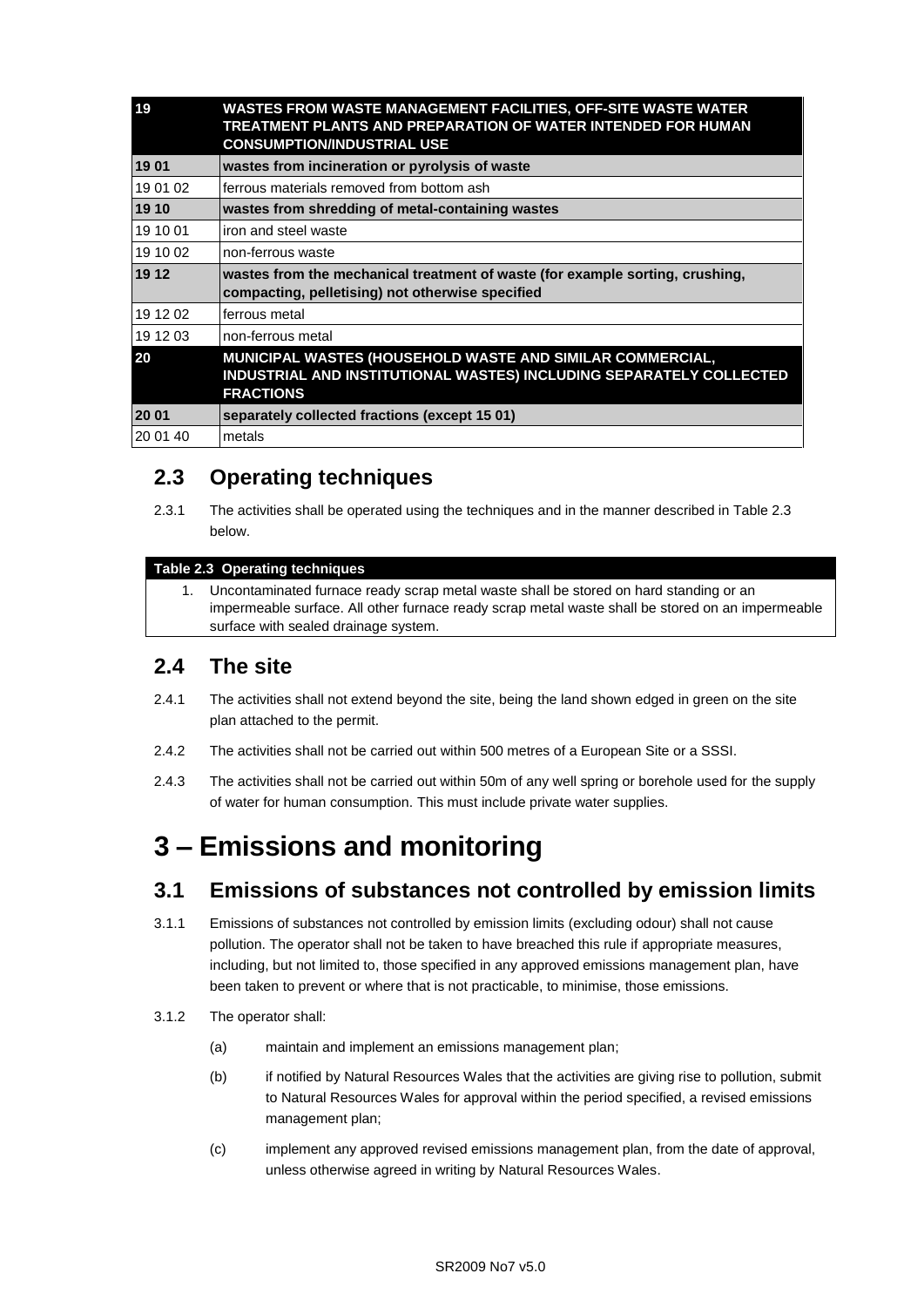3.1.3 All liquids in containers, whose emission to water or land could cause pollution, shall be provided with secondary containment, unless the operator has used other appropriate measures to prevent or where that is not practicable, to minimise, leakage and spillage from the primary container.

### **3.2 Odour**

- 3.2.1 Emissions from the activities shall be free from odour at levels likely to cause pollution outside the site, as perceived by an authorised officer of Natural Resources Wales, unless the operator has used appropriate measures, including, but not limited to, those specified in any approved odour management plan, to prevent or where that is not practicable, to minimise, the odour.
- 3.2.2 The operator shall:
	- (a) if notified by Natural Resources Wales that the activities are giving rise to pollution outside the site due to odour, submit to Natural Resources Wales for approval within the period specified, an odour management plan;
	- (b) implement the approved odour management plan, from the date of approval, unless otherwise agreed in writing by Natural Resources Wales.

## **3.3 Noise and vibration**

- 3.3.1 Emissions from the activities shall be free from noise and vibration at levels likely to cause pollution outside the site, as perceived by an authorised officer of Natural Resources Wales, unless the operator has used appropriate measures, including, but not limited to, those specified in any approved noise and vibration management plan, to prevent or where that is not practicable, to minimise, the noise and vibration.
- 3.3.2 The operator shall:
	- (a) maintain and implement a noise and vibration management plan;
	- (b) if notified by Natural Resources Wales that the activities are giving rise to pollution outside the site due to noise and vibration, submit to Natural Resources Wales for approval within the period specified, a revised noise and vibration management plan;
	- (c) implement any approved revised noise and vibration management plan, from the date of approval, unless otherwise agreed in writing by Natural Resources Wales.

# **4 – Information**

## **4.1 Records**

- 4.1.1 All records required to be made by these standard rules shall:
	- (a) be legible;
	- (b) be made as soon as reasonably practicable;
	- (c) if amended, be amended in such a way that the original and any subsequent amendments remain legible or are capable of retrieval; and
	- (d) be retained, unless otherwise agreed by Natural Resources Wales, for at least 6 years from the date when the records were made, or in the case of the following records until permit surrender:
		- (i) off-site environmental effects; and
		- (ii) matters which affect the condition of land and groundwater.
- 4.1.2 The operator shall keep on site all records, plans and the management system required to be maintained by these standard rules, unless otherwise agreed in writing by Natural Resources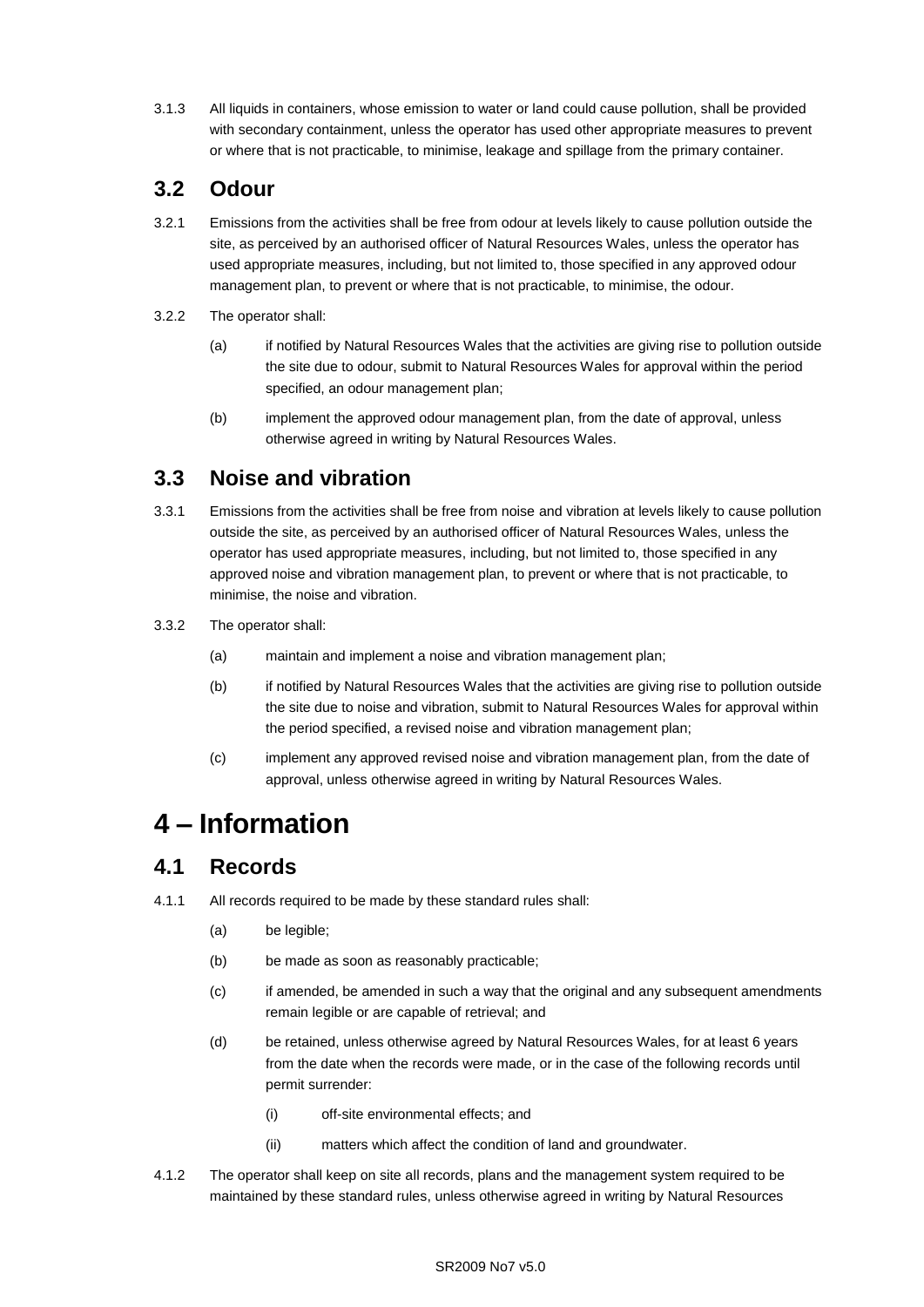Wales.

## **4.2 Reporting**

- 4.2.1 The operator shall send all reports and notifications required by these standard rules to Natural Resources Wales using the contact details supplied in writing by Natural Resources Wales.
- 4.2.2 Within one month of the end of each year, the operator shall submit to Natural Resources Wales using the form made available for the purpose, the information specified on the form relating to the site and the waste accepted and removed from it during the previous year.

### **4.3 Notifications**

- 4.3.1 Natural Resources Wales shall be notified without delay following the detection of:
	- (a) any malfunction, breakdown or failure of equipment or techniques, accident or emission of a substance not controlled by an emission limit which has caused, is causing or may cause significant pollution;
	- (b) the breach of a limit specified in these standard rules; or
	- (c) any significant adverse environmental effects.
- 4.3.2 Written confirmation of actual or potential pollution incidents and breaches of emission limits shall be submitted within 24 hours.
- 4.3.3 Where Natural Resources Wales has requested in writing that it shall be notified when the operator is to undertake monitoring and/or spot sampling, the operator shall inform Natural Resources Wales when the relevant monitoring and/or spot sampling is to take place. The operator shall provide this information to Natural Resources Wales at least 14 days before the date the monitoring is to be undertaken.
- 4.3.4 Natural Resources Wales shall be notified within 14 days of the occurrence of the following matters except where such disclosure is prohibited by Stock Exchange rules:
	- a) Where the operator is a registered company:
	- any change in the operator's trading name, registered name or registered office address; and
	- any steps taken with a view to the operator going into administration, entering into a company voluntary arrangement or being wound up.
	- b) Where the operator is a corporate body other than a registered company:
	- any change in the operator's name or address; and
	- any steps taken with a view to the dissolution of the operator.
	- c) In any other case:
	- the death of any of the named operators (where the operator consists of more than one named individual);
	- any change in the operator's name(s) or address(es); and
	- any steps taken with a view to the operator, or any one of them, going into bankruptcy, entering into a composition or arrangement with creditors, or, in the case them being in a partnership, dissolving the partnership.

### **4.4 Interpretation**

4.4.1 In these standard rules the expressions listed below shall have the meaning given.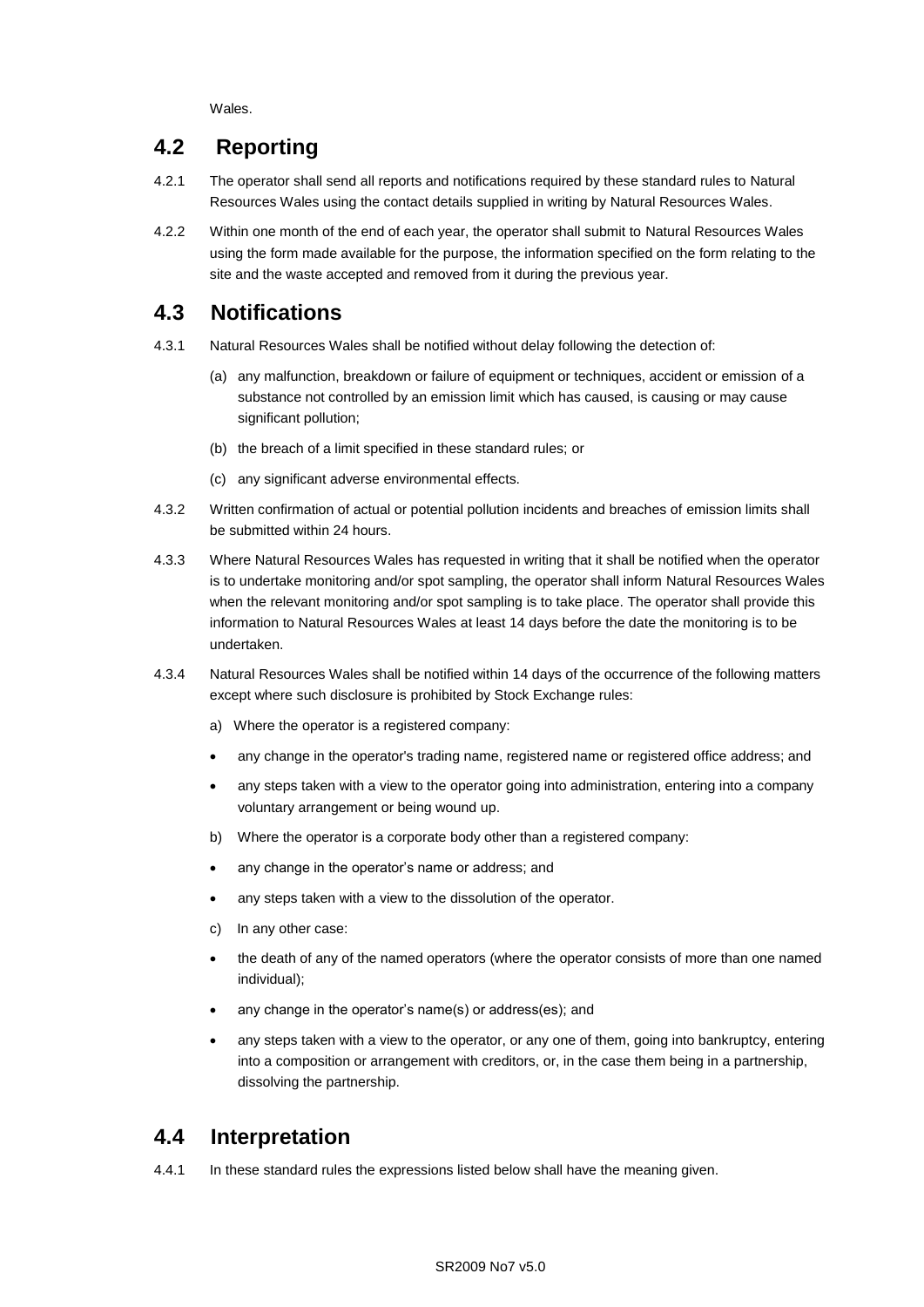4.4.2 In these standard rules references to reports and notifications mean written reports and notifications, except when reference is being made to notification being made "without delay", in which case it may be provided by telephone.

*"accident"* means an accident that may result in pollution.

*"Annex II"* means Annex II to Directive 2008/98/EC of the European Parliament and of the Council on waste.

*"authorised officer*" means any person authorised by Natural Resources Wales under section 108(1) of The Environment Act 1995 to exercise, in accordance with the terms of any such authorisation, any power specified in Section 108(4) of that Act*.*

*"depolluted"* means the vehicle parts and components have been previously treated to meet the requirements of Directive 2000/53/EC of the European Parliament and Council of 18 September 2000 on end-of-life vehicles.

*"emissions of substances not controlled by emission limits"* means emissions of substances to air, water or land from the activities, either from emission points specified in these standard rules or from other localised or diffuse sources, which are not controlled by an emission limit.

*"European Site"* means Special Area of Conservation or candidate Special Area of Conservation or Special Protection Area or proposed Special Protection Area in England and Wales, within the meaning of Council Directives 79/409/EEC on the conservation of wild birds and 92/43/EEC on the conservation of natural habitats and of wild flora and fauna and the Conservation (Natural Habitats &c) Regulations 1994. Internationally designated Ramsar sites are dealt with in the same way as European sites as a matter of government policy and for the purpose of these rules will be considered as a European Site.

*"groundwater"* means all water, which is below the surface of the ground in the saturation zone and in direct contact with the ground or subsoil.

*"impermeable surface"* means a surface or pavement constructed and maintained to a standard sufficient to prevent the transmission of liquids beyond the pavement surface, and should be read in conjunction with the term "sealed drainage system" (below).

*"Natural Resources Wales*" means the Natural Resources Body for Wales established by article 3 of the Natural Resources Body for Wales (Establishment) Order 2012. The Natural Resources Body for Wales (Functions) Order 2013 transferred the relevant functions of the Countryside Council for Wales, and functions of the Environment Agency and the Forestry Commission in Wales to the Natural Resources Body for Wales.

*"pollution"* means emissions as a result of human activity which may—

- (a) be harmful to human health or the quality of the environment,
- (b) cause offence to a human sense,
- (c) result in damage to material property, or
- (d) impair or interfere with amenities and other legitimate uses of the environment.

"*quarter*" means a calendar year quarter commencing on 1 January, 1 April, 1 July or 1 October.

*"R*" means a recovery operation provided for in Annex II to Directive 2008/98/EC of the European Parliament and of the Council on waste.

*"sealed drainage system"* in relation to an impermeable surface, means a drainage system with impermeable components which does not leak and which will ensure that:

- (a) no liquid will run off the surface otherwise than via the system;
- (b) except where they may lawfully be discharged to foul sewer, all liquids entering the system are collected in a sealed sump.